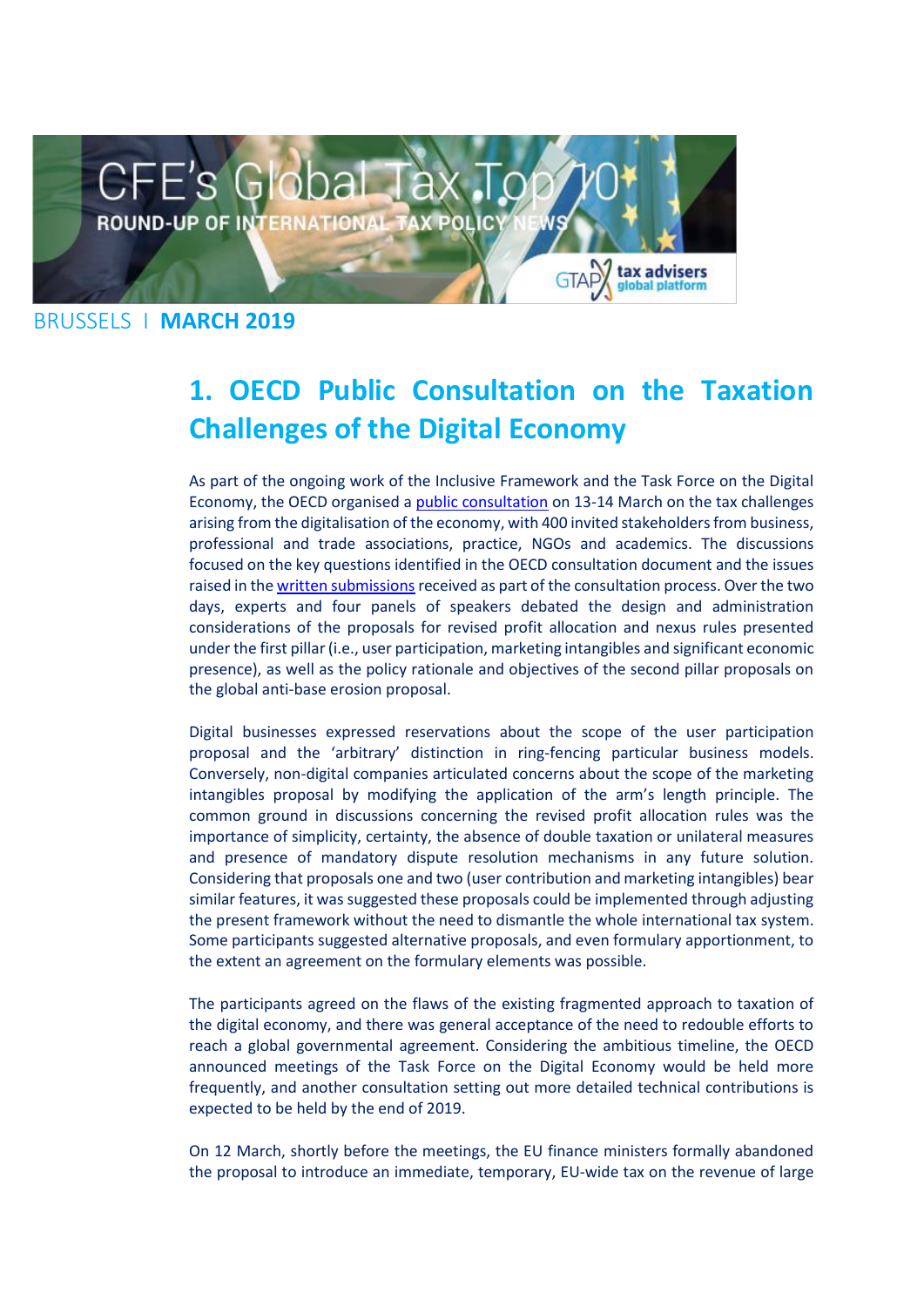multinational firms in the digital sector. The tax would have applied until a global consensus was reached on a long-term solution of how to tax multinational digital firms.

The EU will now focus on the broader international tax discussions underway at the OECD and G20 level. EU Ministers said that if progress is not made by the end of 2020 on global efforts to revise the international tax system, the EU will revisit the issue at that time.

The original EU proposal for an EU-wide digital services tax, presented in March 2018, contemplated a 3% levy on the revenue of large multinationals that sell online advertising or operate online sales platforms.

### **2. Australian Taxation Office Releases Guidance on Compliance for MNEs**

The Australian Taxation Office (ATO) recently released a [Practical Compliance Guideline](https://taxadviserseurope.us16.list-manage.com/track/click?u=0823f78338ab363b7e312367d&id=a658171c80&e=d675bf34cb)  [\(PCG 2019/1\)](https://taxadviserseurope.us16.list-manage.com/track/click?u=0823f78338ab363b7e312367d&id=a658171c80&e=d675bf34cb) that outlines ATO's compliance approach to the transfer pricing outcomes associated with the activities of inbound distributors of goods purchased from related foreign entities for resale, and distributors of digital products or services where the intellectual property in those products or services is owned by related foreign entities.

The guidance will be relevant to MNEs required to file a Reportable Tax Position (RTP) schedule with the ATO, MNEs involved in or planning for formal field-based risk reviews, including Streamlined Assurance Reviews, and MNEs with existing Advance Pricing Agreements (APAs) or involved in applying for an APA.

MNEs are expected to take immediate action to assess their risk rating under the guidance, determine what reporting is required, and what action should be taken.

## **3. Kenya's High Court Rules Tax Agreement with Mauritius Unconstitutional**

Kenya's High Court has invalidated a tax agreement with offshore haven Mauritius, claiming that the double tax avoidance agreement was unconstitutional. According to the Court, Kenya's government had failed to follow constitutional requirements for ratification.

Regarding the ruling, Alvin Mosioma, the Executive Director of Tax Justice Network Africa (TJNA), an African non-profit organisation, stated: *"This ruling is groundbreaking not just for Kenya but for other Africa countries. (…) Today's judgment validates our call for African countries to review all their tax treaties particularly those signed with tax havens. (…) Evidence has shown that contrary to their objectives, these DTAs have led to double nontaxation and resulted to massive revenue leakage for African countries."*

As part of the 2017 Paradise Papers investigation, the International Consortium of Investigative Journalists (ICIJ) revealed that profitable companies, assisted by law firms and accountants, used tax treaties to reduce monies paid to some of the world's poorest nations, many of which are in Africa. Emails from the investigation showed companies eagerly eyeing the Mauritius-Kenya treaty to pay less tax.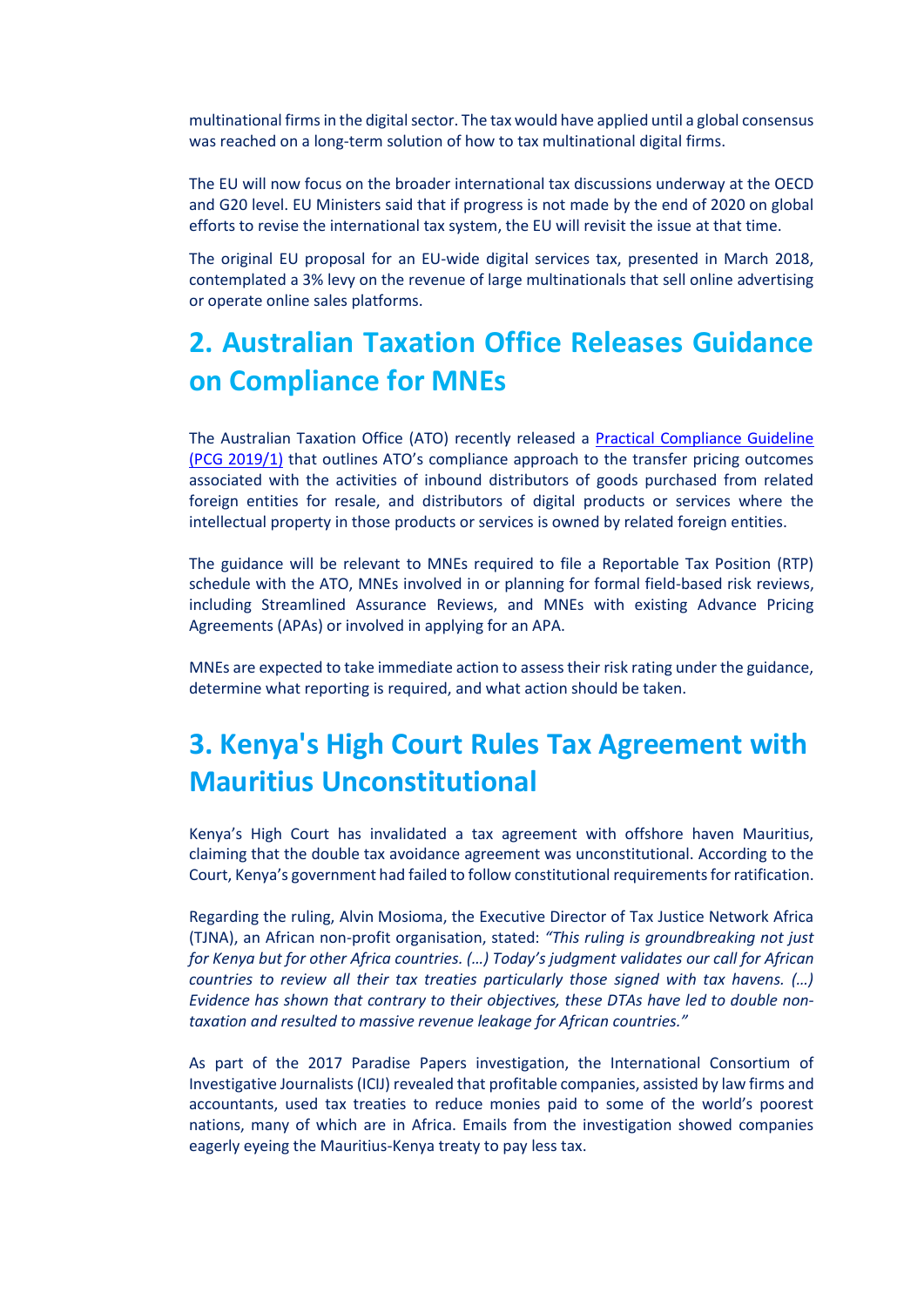While some in favour of the treaty argued that the agreement would increase investment and jobs for Kenyans, critics claimed it would join a string of similar agreements signed between Mauritius and other African countries that reduce taxes available to poorer nations.

Kenya and Mauritius signed a tax treaty in 2012 that authorized reduced tax rates for companies established in the island nation. However, the treaty did not come into force before it was challenged in 2014, as Kenya had not notified Mauritius of the completion of the ratification procedures.

TJNA called on Kenya to now renegotiate other treaties, including those with the United Arab Emirates, Netherlands, China and South Korea.

### **4. Austrian Finance Minister Announces Plan to Move Ahead with Digital Tax**

The Finance Ministry of Austria stated that the country will go ahead with a proposed tax on internet giants after plans for a European Union-wide levy fell through on 12 March.

Earlier this year, Austria had announced they would impose a digital advertising tax on tech companies of 3% on advertising revenue, but the plan was delayed in the hopes that the European Union would agree to a European-wide digital tax.

Hubert Fuchs, State Secretary of Finance, explained why a digital tax is so urgently needed: *"In Austria, companies pay corporation tax depending on their profits. Now, however, it is the case that major digital corporations in Austria report only very minimal profits. These are reduced as a result of global profit shifting. Profit-based taxation of major digital corporations is therefore ineffective. To compensate for this, therefore, in future, digital corporations will have to pay a digital tax."*

In his announcement, Austrian Finance Minister Hartwig Löger said: *"Rather than submit legislation to parliament immediately, however, the government will first hold meetings of experts including representatives of Austria's print and broadcast media, the advertising industry and the finance ministry to discuss the plans in coming weeks. (…) It is also possible that an existing 5 percent tax on advertising revenue for traditional print and broadcast media will be lowered to 3 percent."*

In his conclusion, Finance Minister Löger made clear that, despite Austria's national solution, efforts at the international level would not be curtailed.

### **5. 2019 OECD Report On Tax Revenue In Latin America and Caribbean Published**

[Revenue Statistics in Latin America and the Caribbean](https://taxadviserseurope.us16.list-manage.com/track/click?u=0823f78338ab363b7e312367d&id=a74e4729f9&e=d675bf34cb) is a joint publication by the Inter-American Centre of Tax Administrations (CIAT), the Economic Commission for Latin America and the Caribbean (ECLAC), the Inter-American Development Bank (IDB), the Organisation for Economic Co-operation and Development (OECD) Centre for Tax Policy and Administration and the OECD Development Centre. This is the eighth edition, and the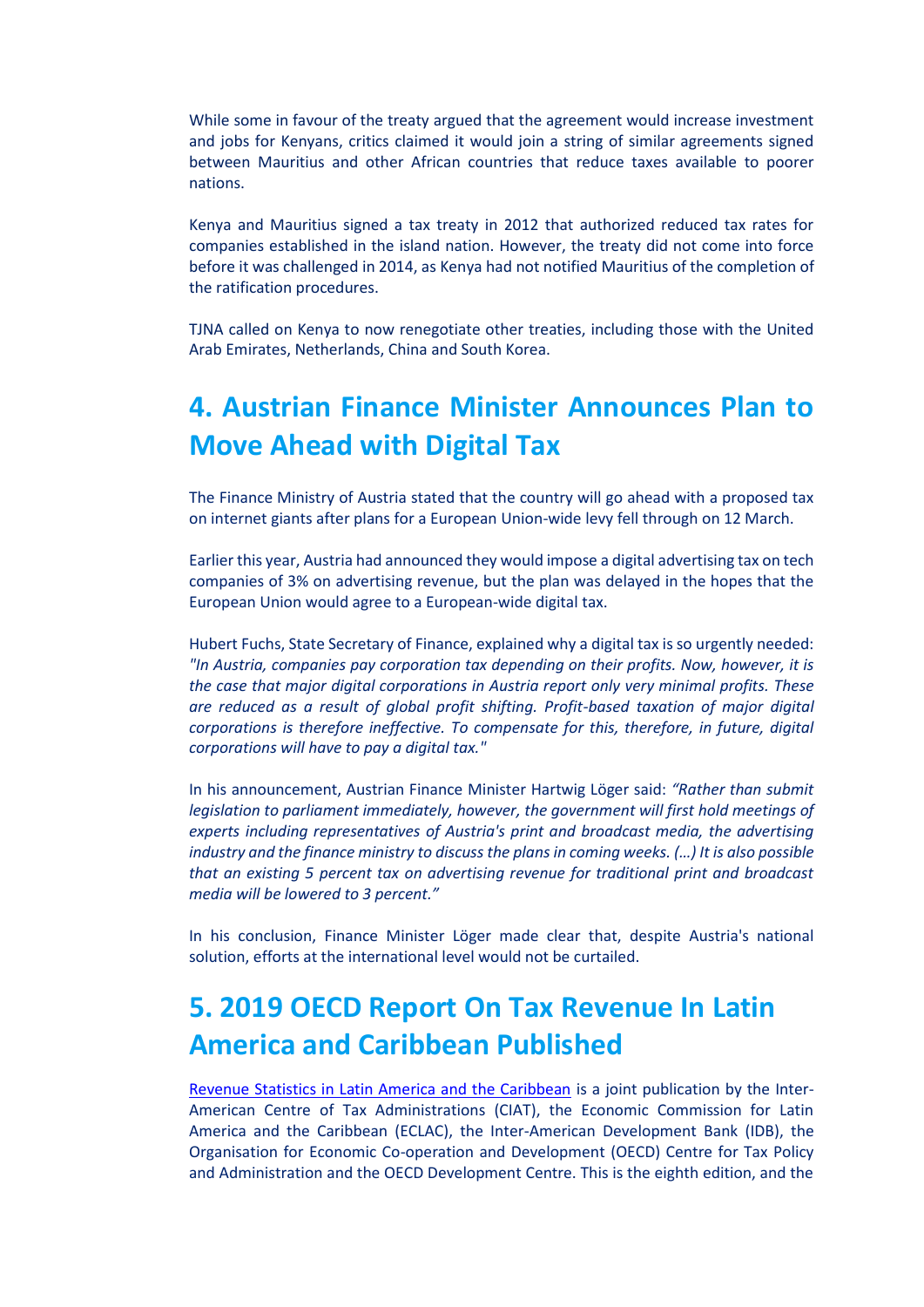first produced through the European Union's Regional Facility for Development in Transition for Latin America and the Caribbean. This year's edition covers 25 countries.

The report was launched on 25 March at the XXXI Regional Fiscal Seminar in Santiago, Chile, and compiles comparable tax revenue statistics over the period 1990-2017 for 25 Latin American and Caribbean economies. Based on the OECD Revenue Statistics database, it applies the OECD methodology to countries in Latin America and the Caribbean to enable comparison of tax levels and tax structures on a consistent basis, both among the economies of the region and with other economies.

## **6. Countries Approve OECD Proposal on VAT/GST Collection by Digital Platforms**

More than 100 jurisdictions, including regional and international organisations, attended the OECD's 5th Global Forum on VAT on 20 – 22 March in Melbourne, Australia, and [unanimously voted to endorse new rules](https://taxadviserseurope.us16.list-manage.com/track/click?u=0823f78338ab363b7e312367d&id=4eb7b6f67b&e=d675bf34cb) concerning the collection of VAT by online platforms/marketplaces and to allow for data sharing and enhanced co-operation between tax authorities and online marketplaces.

The agreed measures were contained in a [new report](https://taxadviserseurope.us16.list-manage.com/track/click?u=0823f78338ab363b7e312367d&id=f2144aac35&e=d675bf34cb) of the OECD, The Role of Digital Platforms in the Collection of VAT/GST on Online Sales, which builds on the [2015 BEPS](https://taxadviserseurope.us16.list-manage.com/track/click?u=0823f78338ab363b7e312367d&id=6de2b64094&e=d675bf34cb)  [Action 1 Report on the Tax Challenges of the Digital Economy.](https://taxadviserseurope.us16.list-manage.com/track/click?u=0823f78338ab363b7e312367d&id=6de2b64094&e=d675bf34cb) As over two-thirds of online transactions take place by way of marketplace/platform, it is hoped the agreed measures will allow authorities to focus on the compliance of platforms, rather than the individual trader, and significantly increase the amount of revenue collected.

The OECD pointed out that the report does not aim to provide prescriptive text for national legislation. In fact, the report seeks to present a range of possible approaches and discusses associated policy considerations and its purpose is to serve as a reference point.

## **7. Ukraine Transfer Pricing Guidance Clarifies Treatment of Permanent Establishments**

On 4 March, Ukraine's tax authority issued transfer pricing guidance addressing transactions between a foreign company and its Ukrainian permanent establishment.

The guidance reminds taxpayer that transactions between a foreign company and its Ukrainian permanent establishment are subject to transfer pricing rules if the amount of these transactions exceeds UAH 10 million (approximately EUR 328,000) annually. This applies whether the foreign company has annual turnover from all activities that exceed UAH 150 million (approximately EUR 5,000,000) in a year or not.

The guidance also explains that a permanent establishment can determine profit for corporate tax purposes by using a separate statement of the permanent establishment's activities or by using a notional deduction in the amount of 70% of income.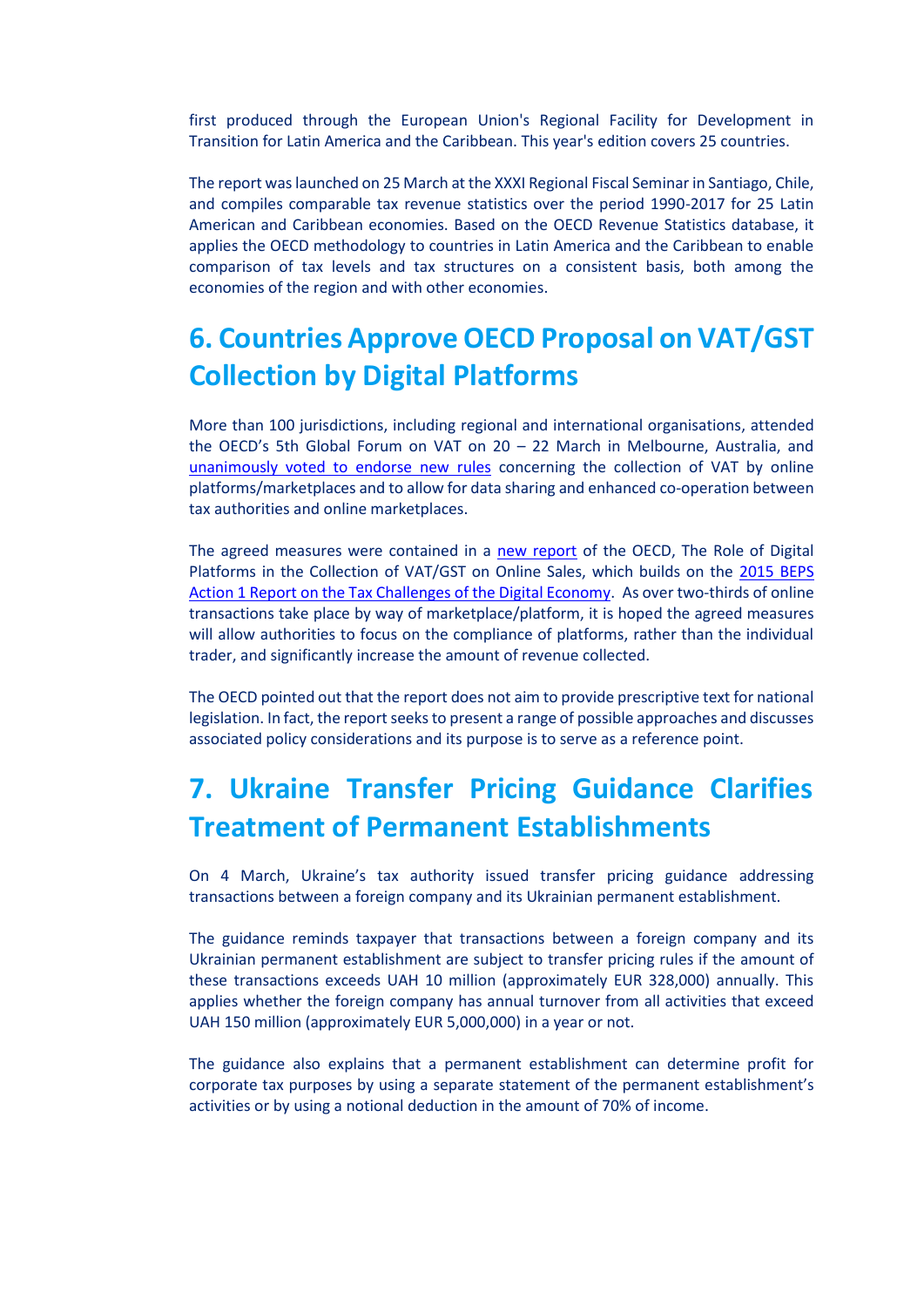### **8. India and US Finalize Agreement to Exchange Country-by-Country Reports**

India's Central Board of Direct Taxes (CBDT) announced on 15 March that India and the United States have finalised an [agreement](https://taxadviserseurope.us16.list-manage.com/track/click?u=0823f78338ab363b7e312367d&id=23a9d2e883&e=d675bf34cb) for the automatic exchange of Country-by-Country (CbC) reports.

CbC reporting is part of a wide range of international measures aiming to combat tax avoidance through more comprehensive exchanges of information between countries. The CbC reporting implements Action 13 of the OECD/G20 Base Erosion and Profit Shifting (BEPS) Action Plan.

The United States is one of the notable countries that has not entered into an agreement for the exchange of information with India, and the absence of the automatic exchange of a CbC reporting agreement meant that US-based companies would be required to file the CbC report in India.

As stated in the agreement, *"This would enable both the countries to exchange CbC Reports filed by the ultimate parent entities of International Groups in the respective jurisdictions, pertaining to the financial years commencing on or after 1st January, 2016. As a result, Indian constituent entities of international groups headquartered in USA, who have already filed CbC Reports in the USA, would not be required to do local filing of the CbC Reports of their international groups in India."*

This development comes as a great relief to Indian constituent entities of US-based multinationals, which are present in large numbers in India, as the US is one of the largest sources of foreign direct investment in the country. It also reflects the seriousness of the governments to collaborate and co-operate on tax matters.

## **9. OECD Releases First Beneficial Ownership Toolkit**

The OECD's Global Forum on Transparency and Exchange of Information for Tax Purposes has released [the first ever beneficial ownership toolkit](https://taxadviserseurope.us16.list-manage.com/track/click?u=0823f78338ab363b7e312367d&id=b493013132&e=d675bf34cb) designed to help governments, particularly in developing countries, comply with international transparency standards.

The toolkit, prepared in partnership with the Inter-American Development Bank, includes explanations of the technical and legal requirements concerning beneficial ownership, the criteria to be used to identify the beneficial owner, as well as explanations of existing measures which ensure the availability of beneficial ownership information and its role in automatic exchange of information regimes.

The OECD says the toolkit is the first practical guide freely available for countries implementing the international tax transparency standards. It will be frequently updated to incorporate new lessons learned from the second-round peer reviews conducted by the global forum, as well as best practices seen and developed by supporting organisations.

#### **10. CFE Tax Advisers Europe Forum 2019**